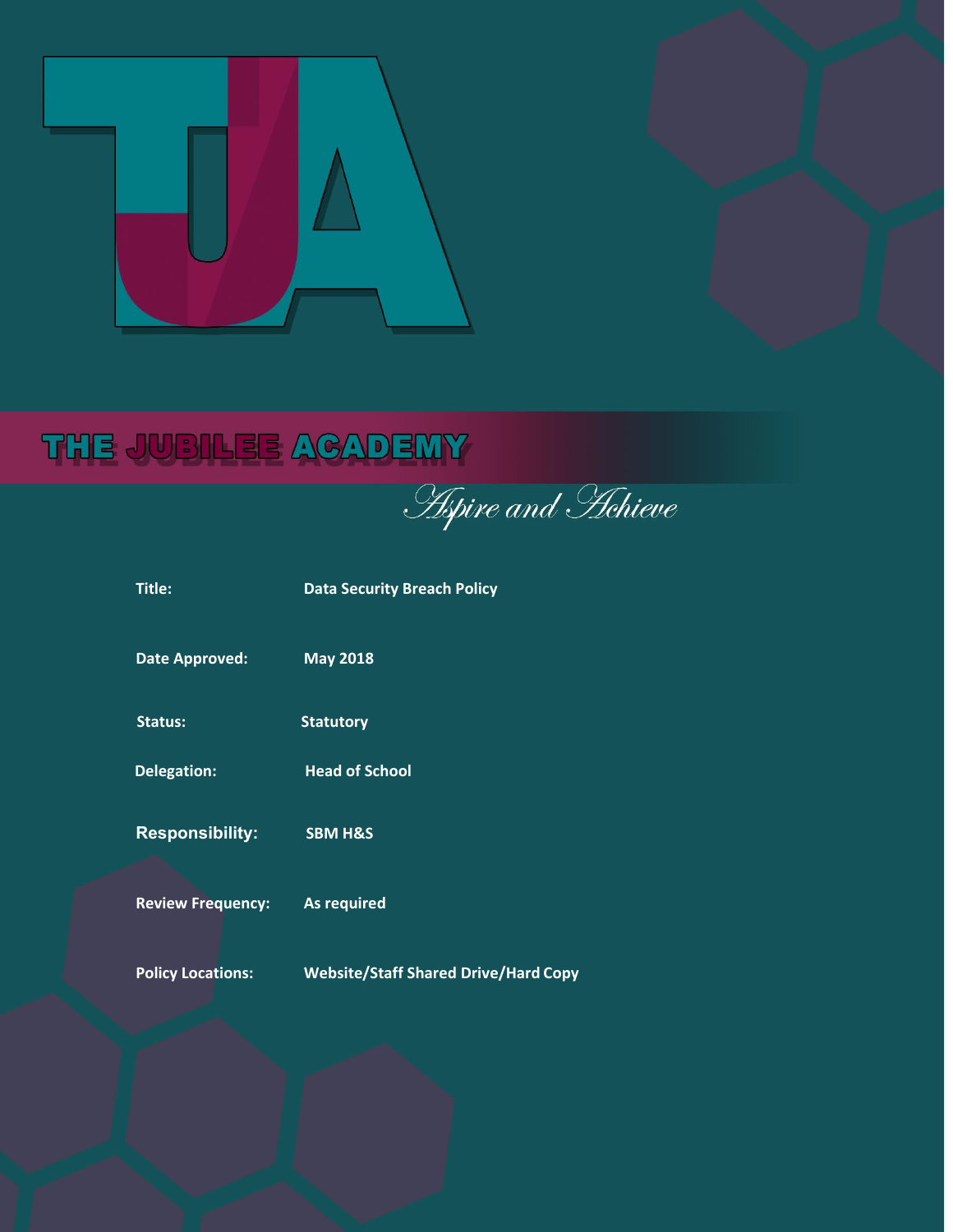

Aspire and Achieve



Aspire and Achieve

## **Data Security Breach Policy**

## **Introduction**

This policy is for information on what do in the event of a personal data information security breach. It sets out what we need to consider in the event of a breach including, containment/recovery, course of action, risks, reporting and evaluation and response.

## **Overview**

As a school we process personal data so we must take appropriate measures against unauthorised or unlawful processing and against accidental loss, destruction of or damage to personal data.

A personal data security breach can happen for a number of reasons:

- Loss or theft of data or equipment on which data is stored
- Inappropriate access controls allowing unauthorised use
- Equipment failure
- Human error
- Unforeseen circumstances, such as a fire or flood
- Hacking attack
- 'Blagging' offences where information is obtained by deceiving the school/employees

It is the duty of the DPO or designated person to complete the Breach Management Plan if a breach occurs. Please see Breach Management Plan for further details.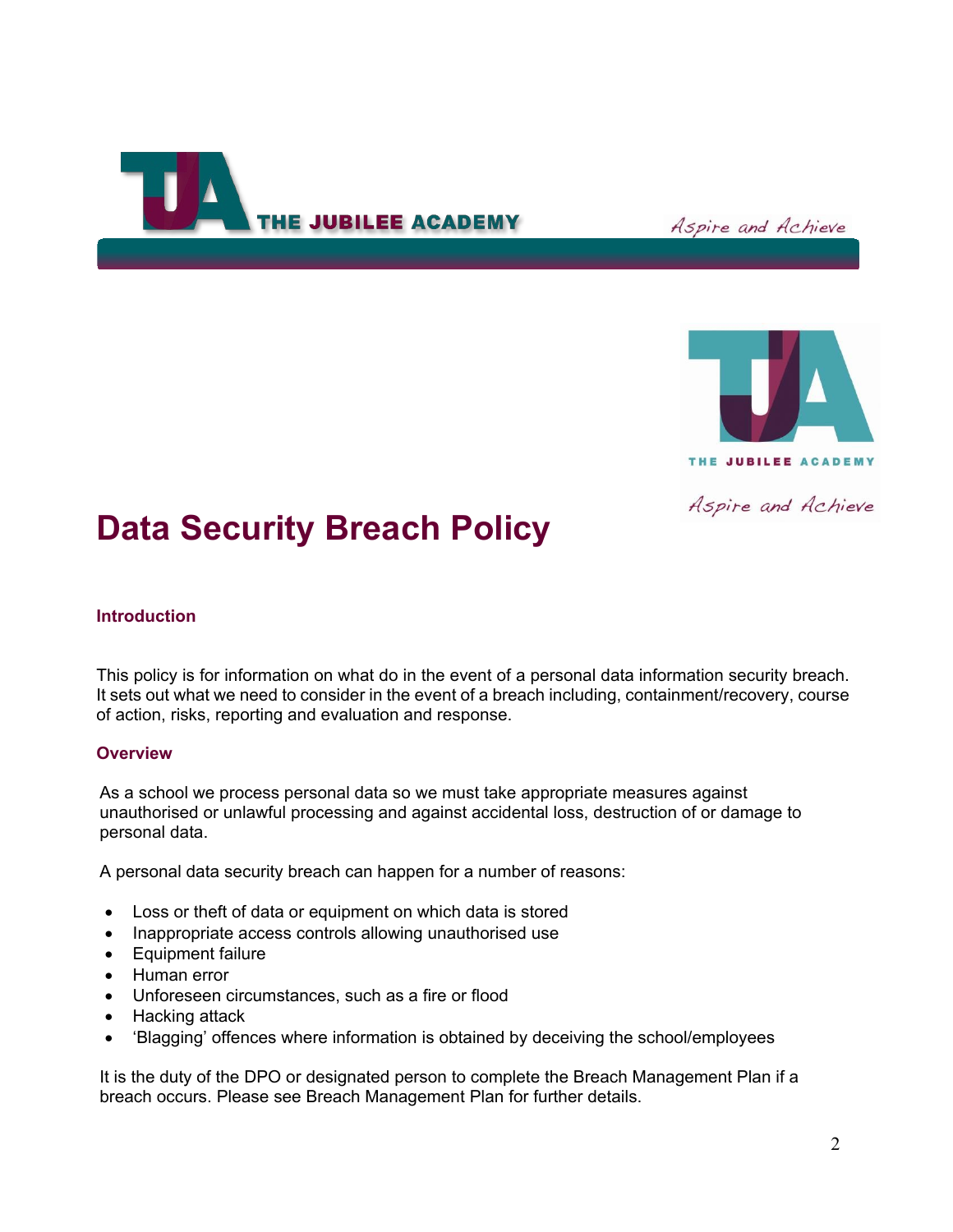## **What is a Personal Data Breach?**

A personal data breach means a breach of security leading to the accidental or unlawful destruction, loss, alteration, unauthorised disclosure of, or access to, personal data. This includes breaches that are the result of both accidental and deliberate causes. It also means that a breach is more than just about losing personal data.

Personal data breaches can include:

- access by an unauthorised third party;
- deliberate or accidental action (or inaction) by a controller or processor;
- sending personal data to an incorrect recipient;
- computing devices containing personal data being lost or stolen;
- alteration of personal data without permission; and
- loss of availability of personal data.

A personal data breach can be broadly defined as a security incident that has affected the confidentiality, integrity or availability of personal data. In short, there will be a personal data breach whenever any personal data is lost, destroyed, corrupted or disclosed; if someone accesses the data or passes it on without proper authorisation; or if the data is made unavailable and this unavailability has a significant negative effect on individuals.

## **Types of breach**

Breaches can be categorised according to the following three well-known information security principles:

- "Confidentiality breach" where there is an unauthorised or accidental disclosure of, or access to, personal data.
- "Availability breach" where there is an accidental or unauthorised loss of access to, or destruction of, personal data.
- "Integrity breach" where there is an unauthorised or accidental alteration of personal data.

It should also be noted that, depending on the circumstances, a breach can concern confidentiality, availability and integrity of personal data at the same time, as well as any combination of these.

A breach can include but is not limited to:

- Loss/theft of a personal device where school emails/data is accessed
- Loss of memory stick
- Email containing personal data sent to the wrong recipient
- Accidentally/unintentionally clicking on a 'Phishing' link within an email

## **What to do if you identify a breach**

All staff are responsible for reporting actual, suspected, threatened or potential information security incidents and for assisting with investigations as required, particularly if urgent action must be taken to prevent further damage.

You must notify your line manager as well as the named Data Protection Officer

You must give as much detail as possible about the breach including your name, department and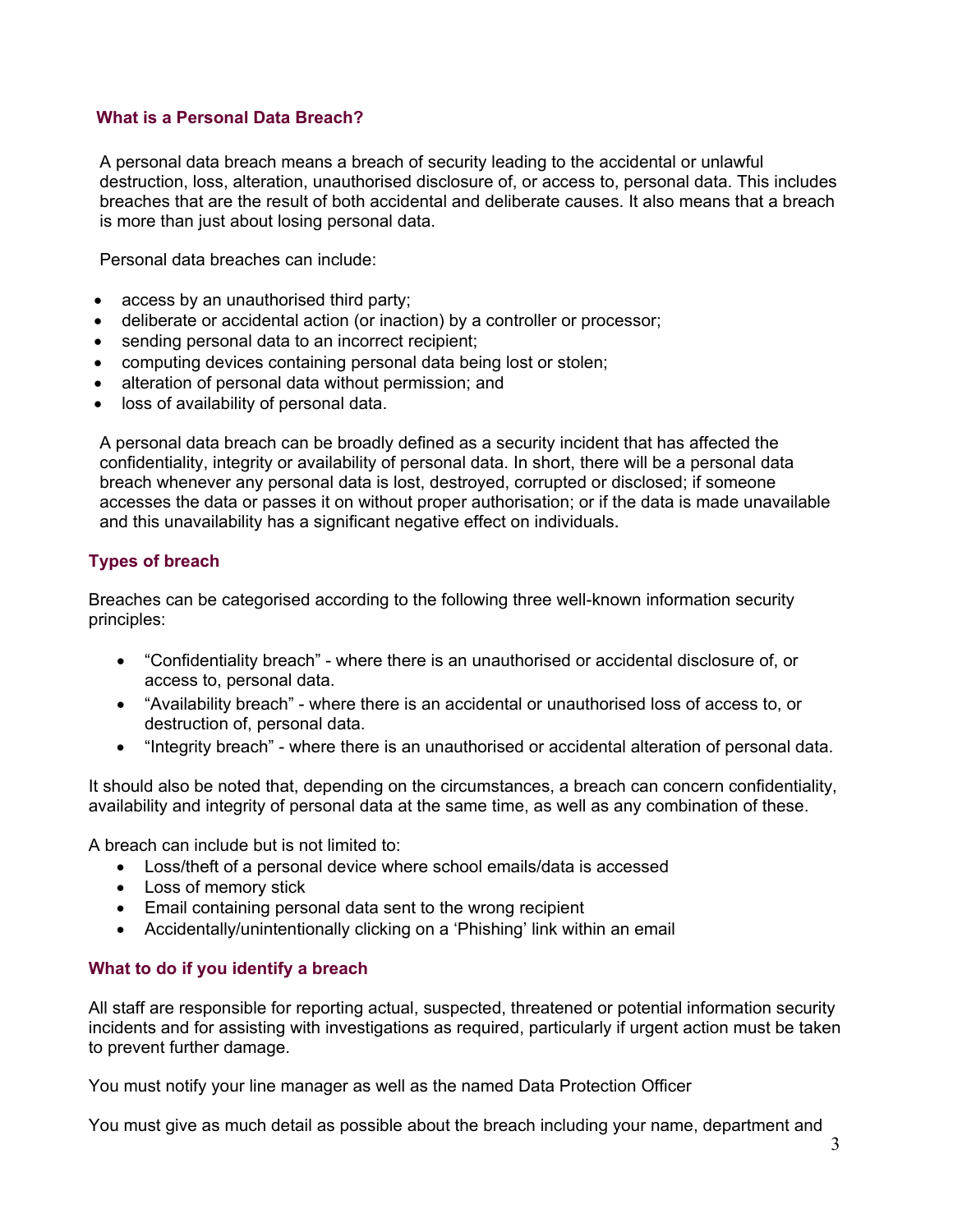date and time that the breach was identified on the Data Incident Report form that can be found in Staff resources, forms for staff use.

#### **What breaches do we need to notify the ICO about?**

When a personal data breach has occurred, we need to establish the likelihood and severity of the resulting risk to people's rights and freedoms. If it's likely that there will be a risk then we must notify the ICO; if it's unlikely then we don't have to report it. However, if we decide we don't need to report the breach, we need to be able to justify this decision, so we need document it.

In assessing risk to rights and freedoms, it's important to focus on the potential negative consequences for individuals. Recital 85 of the GDPR explains that:

"A personal data breach may, if not addressed in an appropriate and timely manner, result in physical, material or non-material damage to natural persons such as loss of control over their personal data or limitation of their rights, discrimination, identity theft or fraud, financial loss, unauthorised reversal of pseudonymisation, damage to reputation, loss of confidentiality of personal data protected by professional secrecy or any other significant economic or social disadvantage to the natural person concerned."

This means that a breach can have a range of adverse effects on individuals, which include emotional distress, and physical and material damage. Some personal data breaches will not lead to risks beyond possible inconvenience to those who need the data to do their job. Other breaches can significantly affect individuals whose personal data has been compromised. We need to assess this case by case, looking at all relevant factors.

So, on becoming aware of a breach, we should try to contain it and assess the potential adverse consequences for individuals, based on how serious or substantial these are, and how likely they are to happen.

We should ensure that you record all breaches, regardless of whether or not they need to be reported to the ICO.

#### **How much time do we have to report a breach?**

We must report a notifiable breach to the ICO without undue delay, but not later than 72 hours after becoming aware of it. If we take longer than this, we must give reasons for the delay.

Section II of the Article 29 Working Party Guidelines on personal data breach notification gives more details of when a controller can be considered to have 'become aware' of a breach.

#### **What information must a breach notification to the supervisory authority contain?**

When reporting a breach we must provide:

- a description of the nature of the personal data breach including, where possible:
- the categories and approximate number of individuals concerned; and
- the categories and approximate number of personal data records concerned;
- the name and contact details of the data protection officer or other contact point where more information can be obtained;
- a description of the likely consequences of the personal data breach; and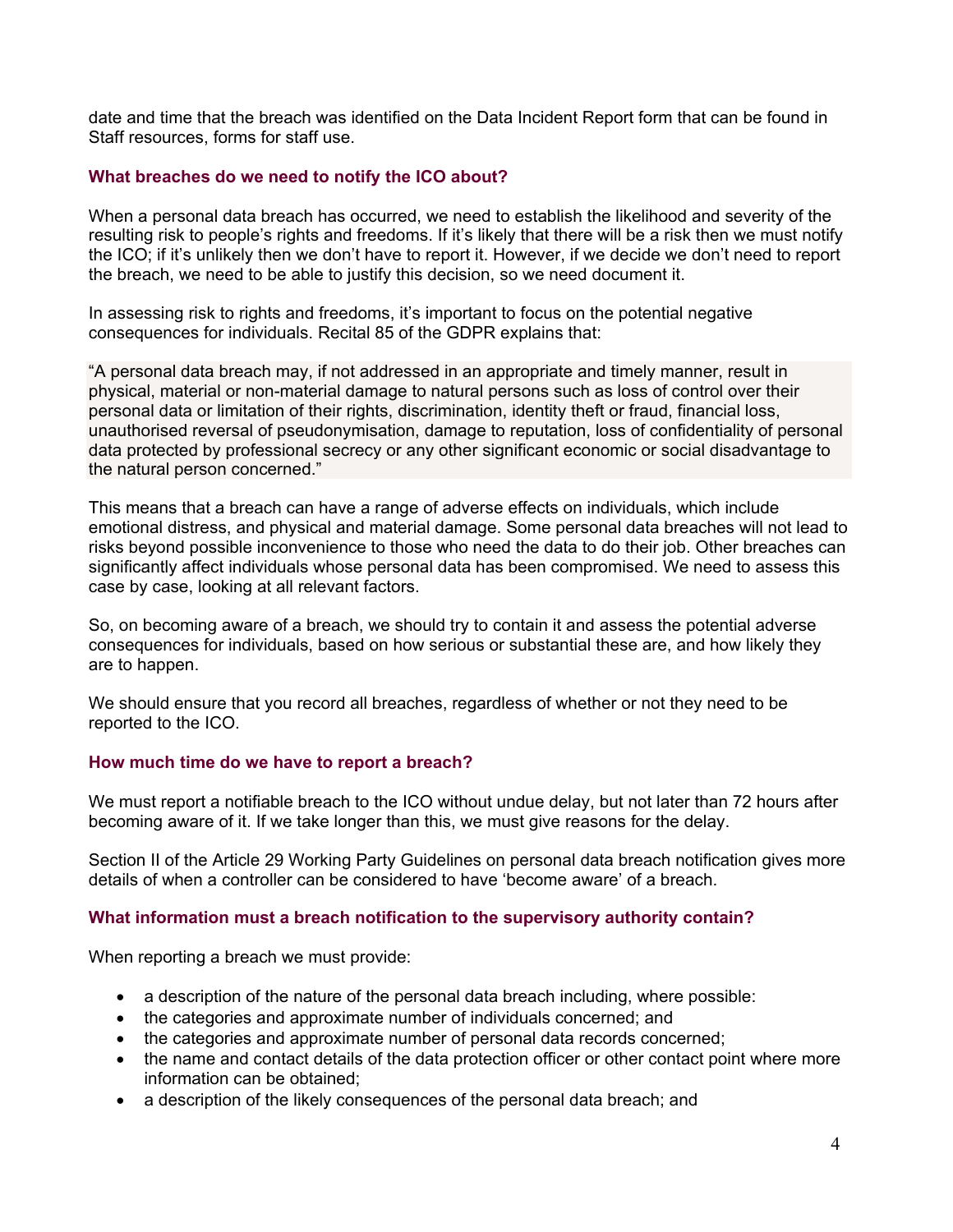• a description of the measures taken, or proposed to be taken, to deal with the personal data breach, including, where appropriate, the measures taken to mitigate any possible adverse effects.

The GDPR recognises that it will not always be possible to investigate a breach fully within 72 hours to understand exactly what has happened and what needs to be done to mitigate it. So Article 34(4) allows us to provide the required information in phases, as long as this is done without undue further delay.

However, the ICO expect controllers to prioritise the investigation, give it adequate resources, and expedite it urgently. We must still notify the ICO of the breach when we become aware of it, and submit further information as soon as possible. If we know we won't be able to provide full details within 72 hours, it is a good idea to explain the delay to the ICO and tell them when we expect to submit more information.

## **How to notify a breach to the ICO**

The ICO breach reporting tool is online, use the link below to report a breach.

<https://ico.org.uk/for-organisations/report-a-breach>

## **When to tell individuals about a breach**

If a breach is likely to result in a high risk to the rights and freedoms of individuals, the GDPR says we must inform those concerned directly and without undue delay. In other words, this should take place as soon as possible.

A 'high risk' means the threshold for informing individuals is higher than for notifying the ICO. We will need to assess both the severity of the potential or actual impact on individuals as a result of a breach and the likelihood of this occurring. If the impact of the breach is more severe, the risk is higher; if the likelihood of the consequences is greater, then again the risk is higher. In such cases, we will need to promptly inform those affected, particularly if there is a need to mitigate an immediate risk of damage to them. One of the main reasons for informing individuals is to help them take steps to protect themselves from the effects of a breach.

If we decide not to notify individuals, we will still need to notify the ICO unless we can demonstrate that the breach is unlikely to result in a risk to rights and freedoms. We should also remember that the ICO has the power to compel us to inform affected individuals if they consider there is a high risk. In any event, we should document your decision-making process in line with the requirements of the accountability principle.

#### **Information we must provide to individuals when telling them about a breach**

We need to describe, in clear and plain language, the nature of the personal data breach and, at least:

- the name and contact details of our data protection officer or other contact point where more information can be obtained;
- a description of the likely consequences of the personal data breach; and